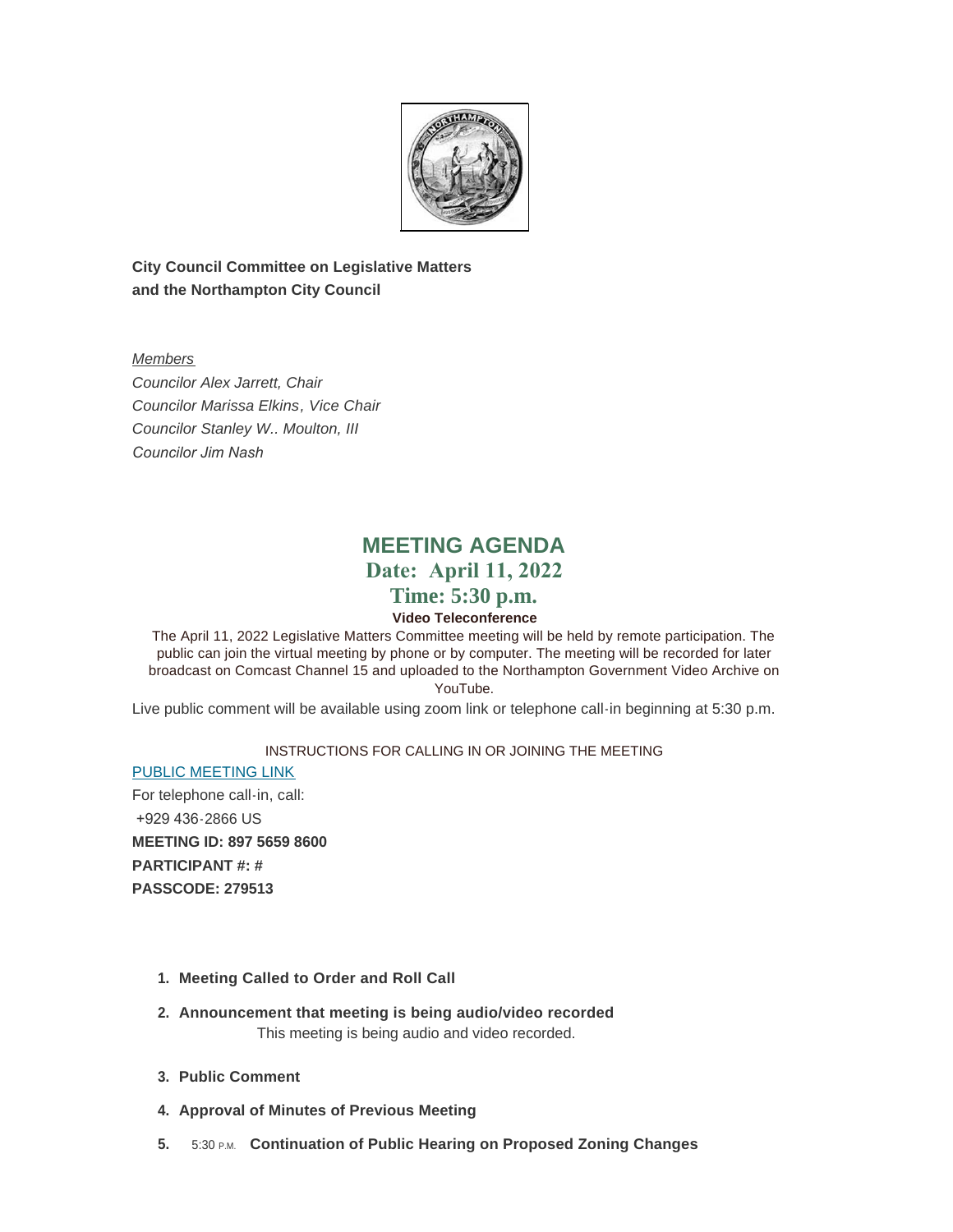# **Package of 14 Zoning Amendments to Implement a Form-Based Code for Downtown Northampton and Florence Center, referred to Planning Board and Legislative Matters - 3/17/2022**

#### **History:**

- Joint Planning Board/Legislative Matters (LM) Committee public hearing held March 24, 2022

- Positive recommendation, Planning Board 3/24/2022
- LM Public Hearing continued to April 11, 2022

Public hearing notice published March 10, 2022 and March 17, 2022 in the Daily Hampshire Gazette per M.G.L. Chapter 40A, Section 5.

#### **22.045 An Ordinance Relative to Form-Based Zoning - Amendment to A. Definitions**

Documents:

[22.045 An Ordinance Relative to Form-Based Zoning - Amendment to Definitions.pdf](https://northamptonma.gov/AgendaCenter/ViewFile/Item/18914?fileID=165321)

#### **22.046 An Ordinance Relative to Form-Based Zoning - Amendment to Ch. 350- B. 3.1 Districts**

Documents:

[22.046 An Ordinance Relative to Form-Based Zoning - Amendment to Ch. 350-3.1](https://northamptonma.gov/AgendaCenter/ViewFile/Item/18915?fileID=165322)  Districts.pdf

**22.047 An Ordinance Relative to Form-Based Zoning - Amendment to Ch. 350- C. 3.4 Zoning Maps**

Documents:

[22.047 An Ordinance Relative to Form-Based Zoning - Amendment to Ch. 350-3.4 Zoning](https://northamptonma.gov/AgendaCenter/ViewFile/Item/18916?fileID=165323)  Maps.pdf

**22.048 An Ordinance Relative to Form-Based Zoning - Amendment to Ch. 350- D. 6.5 Screening and Buffers**

Documents:

[22.048 An Ordinance Relative to Form-Based Zoning - Amendment to Ch. 350-6.5 Screening](https://northamptonma.gov/AgendaCenter/ViewFile/Item/18917?fileID=165324)  and Buffers.pdf

**22.049 An Ordinance Relative to Form-Based Zoning - Amend Ch. 350-7.4 E. Signs**

Documents:

[22.049 An Ordinance Relative to Form-Based Zoning - Amend Ch. 350-7.4 Signs.pdf](https://northamptonma.gov/AgendaCenter/ViewFile/Item/18918?fileID=165325)

**22.050 An Ordinance Relative to Form-Based Zoning - Amend Ch. 350-7.9 F. Sandwich Board Signs**

Documents: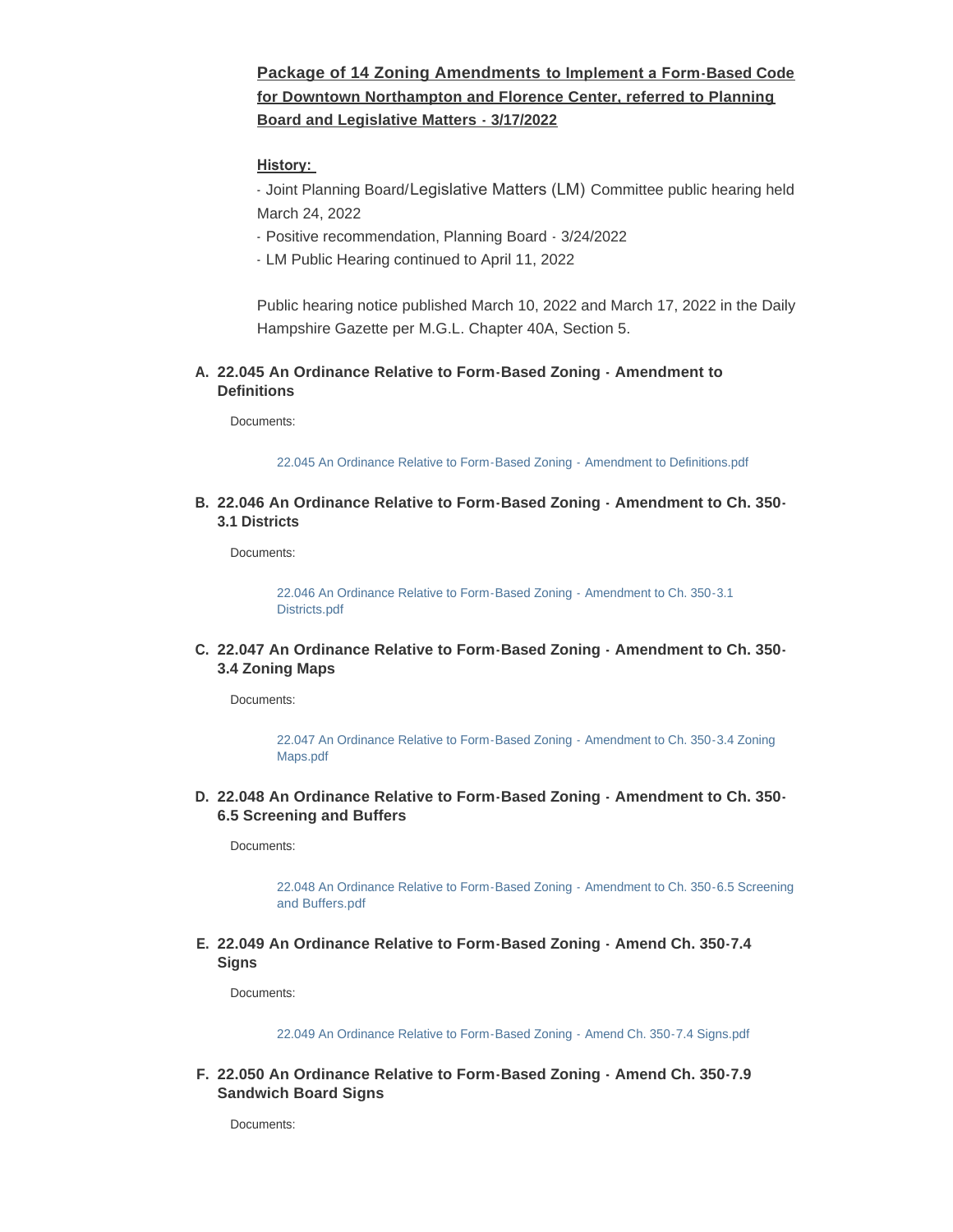[22.050 An Ordinance Relative to Form-Based Zoning - Amend Ch. 350-7.9 Sandwich Board](https://northamptonma.gov/AgendaCenter/ViewFile/Item/18919?fileID=165326)  Signs.pdf

**22.051 An Ordinance Relative to Form-Based Zoning - Amend Ch. 350-8.1, 8.8, G. 8.10, 8.11**

Documents:

[22.051 An Ordinance Relative to Form-Based Zoning - Amend Ch. 350-8.1, 8.8, 8.10,](https://northamptonma.gov/AgendaCenter/ViewFile/Item/18920?fileID=165327)  8.11.pdf

**22.052 An Ordinance Relative to Form-Based Zoning - Amend Ch. 350-9.3 H. Change of Use, etc.** 

Documents:

[22.052 An Ordinance Relative to Form-Based Zoning - Amend Ch. 350-9.3 Change of Use,](https://northamptonma.gov/AgendaCenter/ViewFile/Item/18921?fileID=165328)  etc..pdf

**22.053 An Ordinance Relative to Form-Based Zoning - Amend Ch. 350 to I. Delete Attachments 9, 10** 

Documents:

[22.053 An Ordinance Relative to Form-Based Zoning - Amend Ch. 350 to Delete](https://northamptonma.gov/AgendaCenter/ViewFile/Item/18922?fileID=165329)  Attachments 9, 10.pdf

**22.054 An Ordinance Relative to Form-Based Zoning - Amend Ch. 350-11.6 J.**

Documents:

[22.054 An Ordinance Relative to Form-Based Zoning - Amend Ch. 350-11.6.pdf](https://northamptonma.gov/AgendaCenter/ViewFile/Item/18923?fileID=165330)

**22.055 An Ordinance Relative to Form-Based Zoning - Amend Ch. 350-10.1 K.**

Documents:

[22.055 An Ordinance Relative to Form-Based Zoning - Amend Ch. 350-10.1.pdf](https://northamptonma.gov/AgendaCenter/ViewFile/Item/18924?fileID=165331)

**22.056 An Ordinance Relative to Form-Based Zoning - Amend Ch. 350 to Add L. Sections 21, 22**

Documents:

[22.056 An Ordinance Relative to Form-Based Zoning - Amend Ch. 350 to Add Sections 21,](https://northamptonma.gov/AgendaCenter/ViewFile/Item/18925?fileID=165332)  22.pdf

A. Addendum - 22.056 An Ordinance Relative to Form-Based Zoning - Amend Ch. 350 to Add Sections 21, 22

> Amendments post Planning Board meeting. Per C. Misch, the Planning Board voted to recommend the ordinance amendments with the changes as attached. Only the pages with the amendments are included in this pdf.

Documents:

[Changes POST PB.pdf](https://northamptonma.gov/AgendaCenter/ViewFile/Item/18933?fileID=165374)